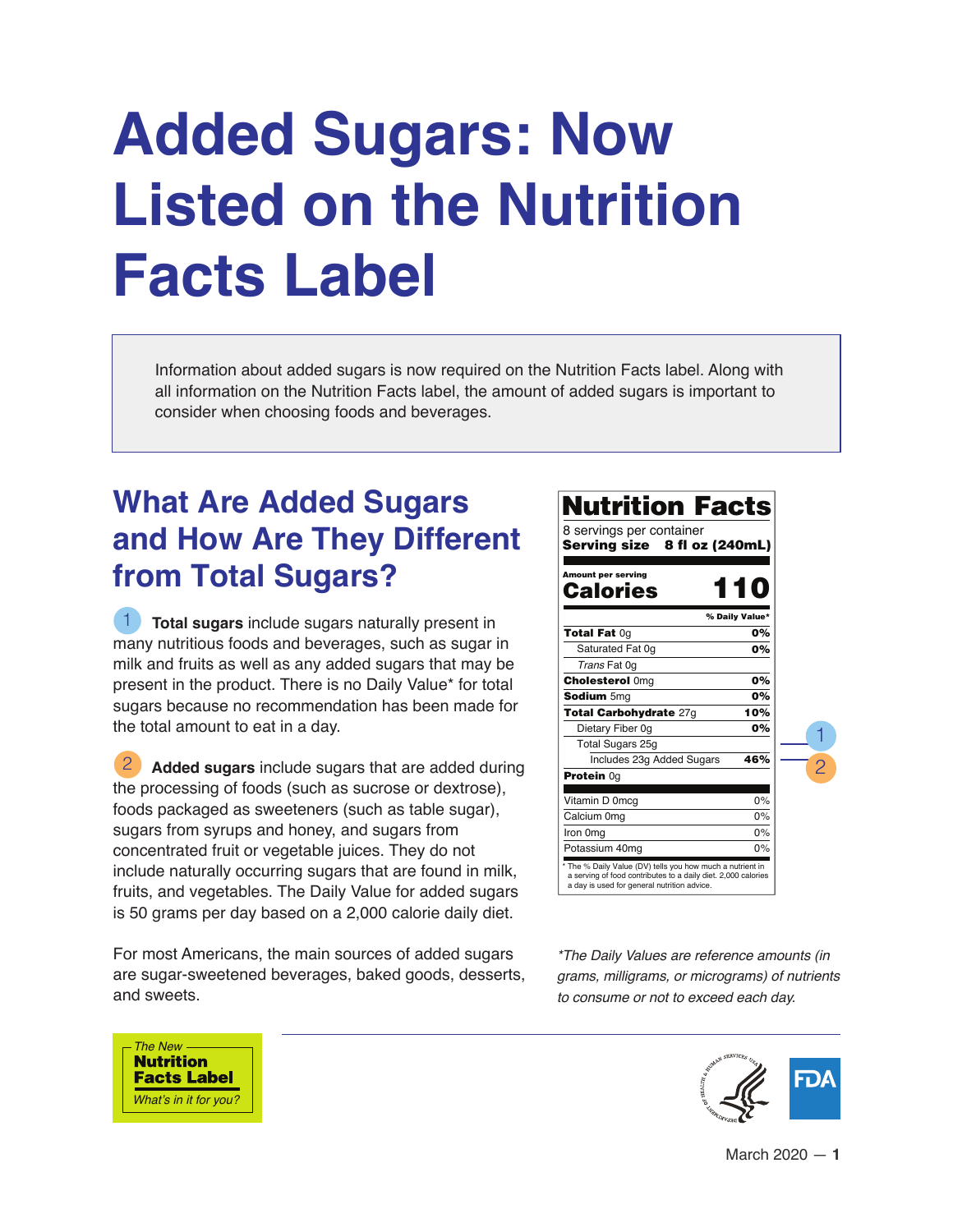#### **Why Are Added Sugars Now Listed on the Nutrition Facts Label?**

The *Dietary Guidelines for Americans* recommends limiting calories from added sugars to less than 10 percent of total calories per day. For example, if you consume a 2,000 calorie daily diet, that would be 200 calories or 50 grams of added sugars per day. Consuming too much added sugars can make it difficult to meet nutrient needs while staying within calorie limits. The U.S. Food and Drug Administration is including added sugars on the Nutrition Facts label so that you can make informed choices, based on your individual needs and preferences.

### **How Will Added Sugars Be Listed on the Nutrition Facts Label?**

Labels for foods and beverages with added sugars will list the number of grams and the percent Daily Value (%DV) for added sugars within the Nutrition Facts label.

Having the word "includes" before added sugars on the label indicates that added sugars are included in the number of grams of total sugars in the product.

For example, a container of yogurt with added sweeteners, might list:

| <b>Total Sugars 15g</b>  |     |
|--------------------------|-----|
| Includes 7g Added Sugars | 14% |

This means that one serving of the product has 7 grams of added sugars and 8 grams of naturally occurring sugars – for a total of 15 grams of sugar. The 7g of added sugars represents 14% of the Daily Value for added sugars.

**Exception:** Labels on packages and containers of single-ingredient sugars and syrups such as table sugar, maple syrup, or honey will list the percent Daily Value for added sugars within the Nutrition Facts label, and the gram amount per serving and %DV may be included in a footnote. Single-ingredient sugars and syrups are labeled in this way so that it does not look like more sugars have been added to the product and to ensure that consumers have information about how a serving of these products contributes to the Daily Value for added sugars and to their total diet.

**Learn more about the new Nutrition Facts label at: www.FDA.gov/NewNutritionFactsLabel**